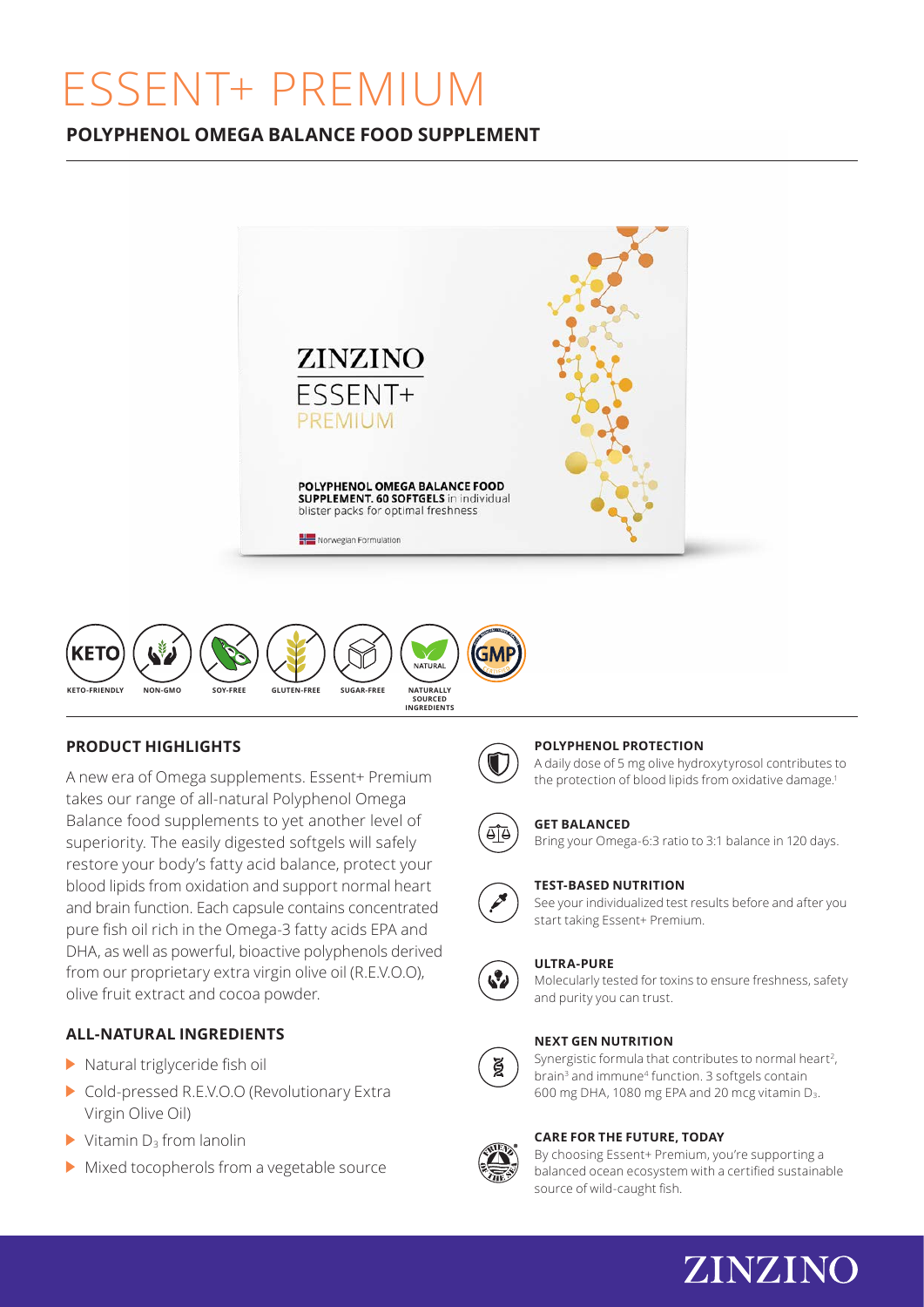#### **ESSENT+ PREMIUM: FISH AND OLIVE OIL IN HARMONY FOR PROVEN RESULTS**

The scientific formulation inside Essent+ Premium combines a unique fish oil grade with beneficial amounts of Omega-3 along with a scientifically certified measure of olive oil that provides polyphenols, phytonutrients, and Omega-9 and thus contributes to the enhanced oxidative stability of Omega-3 lipids.

The polyphenols bind to the Omega-3s and act as effective antioxidants, preventing the lipids from oxidating<sup>6</sup>. The enhanced polyphenols of R.E.V.O.O mimic the polyphenols naturally present in fish and transfer the fragile Omega-3 through the body until delivering them securely within the cell membranes. The polyphenols and the marine lipids collaborate in a highly synergetic way, making it possible for the body to safely absorb, adjust, and maintain the Omega-3 levels above the required 8% necessary to achieve an Omega-6:3 balance below 3:1.

#### **THE REVOLUTIONARY EXTRA VIRGIN OLIVE OIL IN ESSENT+ PREMIUM**

Essent+ Premium capsules are made with extra virgin olive oil from a patented production process that gives us the proprietary R.E.V.O.O from certified Koroneiki olives with unparalleled levels of polyphenols<sup>5</sup>, oleic acid, several phytonutrients and more. In fact, R.E.V.O.O is up to 30 times higher in polyphenols than standard extra virgin olive oils. Its richness in Omega-9 (Oleic acid) is another important feature, which actively supports the normalization of blood lipid levels<sup>1</sup>. It is a high premium component and individually retails at €69.00 per 250 ml.

#### **THE SPECIALIST BLEND OF NATURAL FISH OIL CONCENTRATE SUPPORTING THE CARDIOVASCULAR SYSTEM AND BRAIN FUNCTION**

The fish oil used in Essent+ Premium capsules comes from two selectively sourced natural Omega-3 triglyceride concentrates for the best possible result. These high-quality triglyceride concentrates contain 85% EPA and DHA, and with such a high concentration only small amounts are needed to get the necessary results in our bodies so they are perfect to be used in capsules.

Choosing the triglyceride form is important since this is the form naturally found in fish and plant species and thus the form the body most easily recognizes and absorbs. In fact, over 98% of all fats ingested from foods are in the triglyceride form. Triglyceride fish oils are more complicated and take longer to produce, but for us there's no other way. The chosen natural Omega-3 concentrates are made from pure anchovies from the unpolluted waters of the South Pacific and are certified by Friend of the Sea and meet the highest standard for sustainable fishing.

#### **VITAMIN D3**

Essent+ Premium contains vitamin  $D_3$  (cholecalciferol) and 3 softgel capsules provide 20 µg. We use a natural vitamin  $D_3$  (cholecalciferol) made from lanolin. Lanolin is a naturally occurring fat found in sheep's wool. The vitamin  $D_3$  is made by dissolving a precursor to vitamin D<sub>3</sub> from the lanolin. It is then chemically altered and activated by exposure to ultraviolet (UV) light. The chemical process is comparable to the process which occurs in the human skin when it produces vitamin D<sub>3</sub>.

#### **CACAO POWDER**

Cacao powder from defatted cocoa seeds contains high amounts of polyphenols, particularly a sub-class known as flavanols with nutritional benefits. A daily dose of 3 softgel capsules provides 17.9 mg of polyphenols.

#### **NATURAL HYDROXYTYROSOL**

The hydroxytyrosol in Essent+ Premium is a 100% natural extract obtained by cold-pressing olive fruits, followed by water-based extraction. Hydroxytyrosol is the major phenolic compound found in olives and is considered to provide most of the health benefits of both the olive fruit and extra virgin olive oil. Hydroxytyrosol supports blood lipid maintenance and protects essential Omega fatty acids.

The European Food Safety Authority (EFSA) approved a health claim stating that hydroxytyrosol and its derivatives contribute to the protection of blood lipids from oxidative damage, a key risk factor of cardiovascular disorders, if 5 mg is consumed daily. This is the dose of hydoxytyrosol found in 3 softgel capsules.

#### **GELATIN FROM FISH**

The softgel capsules are made of high-grade pharmaceutical fish gelatin derived from fish skin and are free from any artificial colors.

#### **FISH AND OLIVE OIL SYNERGY = RESULTS**

Our scientists have formulated Essent+ Premium as a blend of several high-quality Omega-3 fatty acids in a concentrated form, but as natural triglycerides, with an extra high content (85%) of EPA & DHA; and the fatty acid Omega-9 from extra virgin olive oil. Essent+ Premium also contains a very significant amount of polyphenols (23 mg) in a special blend of hydroxytyrosol and flavanols. Hydroxytyrosol is derived from olive oil and olive fruit extract, while flavanol is derived from cocoa powder.

#### **PROOF OF BALANCE IN 120 DAYS**

Our certified laboratories are responsible for analyzing the dried blood spot tests for eleven fatty acids in the blood, making our database the world's largest of its kind. The average Omega-6:3 ratio for people not taking an Omega-3 supplement is 12:1 for Northern Europe, 15:1 for Europe and 25:1 for the USA. After taking BalanceOil products for 120 days, the average ratio for most people is below 3:1.



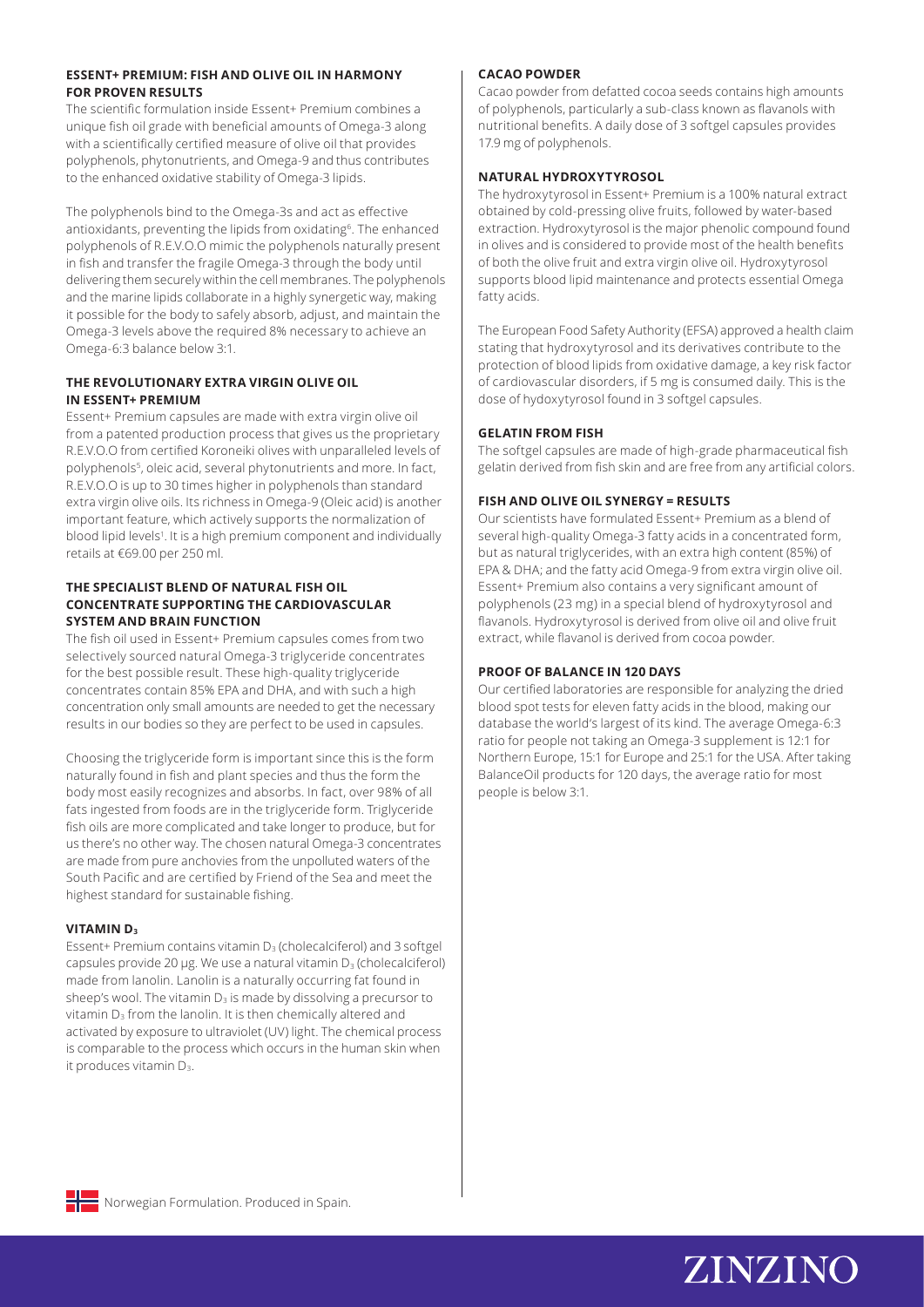# KEY BENEFITS

- **Helps maintain polyphenol levels in your body to protect blood lipids from oxidative stress1**
- **When 3 softgel capsules or more are consumed daily, it contributes to the protection of blood lipids from oxidative damage1 since the daily dosage contains 5 mg or more of hydroxytyrosol**
- **►** Contributes to normal heart function<sup>2</sup> since **the daily dosage contains 1080 mg EPA and 600 mg DHA**
- **Contributes to normal brain function<sup>3</sup> since the daily dosage contains 600 mg DHA**
- **Contributes to normal immune4 function since the daily dosage contains 20 µg of vitamin D3**
- **Supports healthy and normal eye function since it contains 600 mg of DHA6**
- **4 softgel capsules or more per day helps maintain triglyceride8 and blood pressure levels9 that are already within normal limits since the daily dosage contains 2240 mg of EPA and DHA**
- ▶ Contributes to healthy bones,<sup>11</sup> muscles,<sup>12</sup> teeth<sup>13</sup> **and cells14 since the daily dosage contains 20 μg of vitamin D3**
- **Helps maintain good levels of EPA and DHA in your body**
- **Helps maintain optimal Omega-6:3 levels in your body**

#### **BRAIN FUNCTION**

EPA and DHA have approved health claims for maintaining normal brain function.3 For pregnant and lactating women, DHA contributes to normal brain development of the fetus and breastfed infants.<sup>3</sup> The long-chained Omega-3 fatty acids are important for our health, and for the health of the next generation, too.

#### **HEART FUNCTION**

EPA and DHA have approved health claims for heart health. They contribute to the normal function of our hearts.2

#### **THE IMMUNE SYSTEM**

Essent+ Premium contains vitamin  $D_3$ , vitally important for the immune system as it contributes to its normal function.4

#### **OXIDATION PROTECTION**

Hydroxytyrosol from olives contributes to the protection of blood lipids from oxidative damage when the daily dose is 5 mg or more.<sup>1</sup> Lipids are fat-like substances found in your blood and body tissues, such as cholesterol or triglycerides which are important for our heart health.

# SUPPLEMENT FACTS

| <b>Nutritional value and</b><br>contents in:     | 2 softgels          | 3 softgels                   |
|--------------------------------------------------|---------------------|------------------------------|
| Fish oil                                         | 1600 mg             | 2400 mg                      |
| Omega-3 fatty acids                              | 1120 mg             | 1680 mg                      |
| of which EPA                                     | 720 mg              | 1080 mg                      |
| of which DHA                                     | 400 mg              | 600 mg                       |
| Olive oil                                        | 340 mg              | 510 mg                       |
| Oleic acid (Omega-9)                             | $255 \,\mathrm{mg}$ | 383 mg                       |
| Polyphenols                                      | 18.3 <sub>mg</sub>  | 27.4 mg                      |
| of which hydroxytyrosol                          | 5.8 <sub>mg</sub>   | 8.7 mg                       |
| Squalene                                         | 1.3 <sub>mg</sub>   | 1.9 mg                       |
| Vitamin D <sub>3</sub><br>(250%*, 400%** of RV*) | 13.4 µg*            | $20.1 \,\mu g^{\star \star}$ |
| $*RV$ = reference value                          |                     |                              |

**ZINZINO POLYPHENOL BLEND:** Hydroxytyrosol, cacao and olive polyphenols.

**ZINZINO BALANCE BLEND:** EPA, DHA and Omega-9.

**NATURAL:** Essent+ Premium is made from ingredients coming from natural sources.

**GMO-FREE:** Our products are GMO-free (i.e. free of genetically modified organisms).

**RECOMMENDED DAILY DOSAGE:** *1 softgel per circa 30 kg body weight. Adjust serving size based on body weight. Adults with body weight 50–60 kg: 2 softgels daily. Adults with body weight 80–90 kg: 3 softgels daily. Maximum 5 softgels per day.* Do not exceed recommended daily dose. Food supplements are not intended as a substitute for a balanced and varied diet.

**INGREDIENTS: Fish** oils\*, capsule shell (**fish** gelatine, glycerol), cold-pressed extra virgin olive oil, thickener (beeswax), cocoa seed powder, emulsifier (sunflower lecithin, olive fruit extract *(Olea europaea*)), vitamin D<sub>3</sub> (cholecalciferol). *\*Non-EU origin.* 

**CAUTION:** If taking blood-thinning medicine or if you have a medical condition, consult your doctor before using Essent+ Premium.

**STORAGE:** Store in a dark dry place at room temperature or in refrigerator. Keep out of reach of children.

**CONTENT:** 60 softgels in individual blister packs for optimal freshness